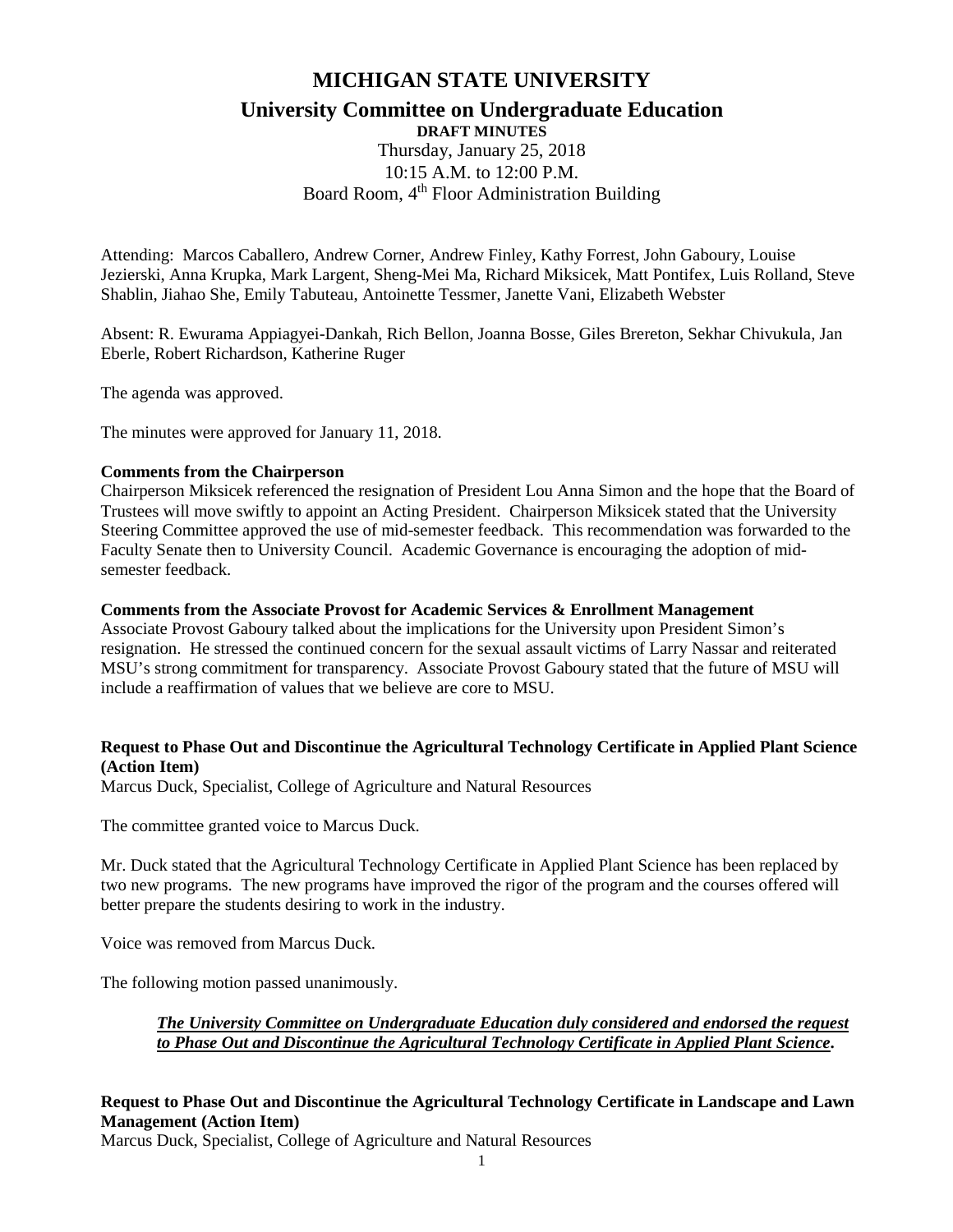The committee granted voice to Marcus Duck.

Mr. Duck stated that this certificate program has been discontinued due to the fact that Grand Rapids Community College terminated the partnership with MSU. The Department tried to maintain the partnership; however, it was not successful. This certificate was replaced by a certificate in landscape management.

Voice was removed from Marcus Duck.

The following motion passed unanimously.

*The University Committee on Undergraduate Education duly considered and endorsed the request to Phase Out and Discontinue the Agricultural Technology Certificate in Landscape and Lawn Management.*

# **Request to Phase Out and Discontinue the Agricultural Technology Certificate in Grounds Management (Action Item)**

Marcus Duck, Specialist, College of Agriculture and Natural Resources

The committee granted voice to Marcus Duck.

Mr. Duck stated that the Certificate in Grounds Management was supposed to be an agreement with Wayne County Community College however the program was never offered. The Certificate in Grounds Management was shown in error as an available program.

Voice was removed from Mr. Duck.

The following motion passed unanimously.

# *The University Committee on Undergraduate Education duly considered and endorsed the request to Phase Out and Discontinue the Agricultural Technology Certificate in Grounds Management.*

## **Request to Phase Out and Discontinue the Agricultural Technology Certificate in Beef Cattle Management (Action Item)**

Marcus Duck, Specialist, College of Agriculture and Natural Resources

The committee granted voice to Mr. Duck.

Mr. Duck stated that a new program, Livestock Management, will replace the certificate in Beef Cattle Management. A Livestock Management program will cover a broader range of animals.

Voice was removed from Mr. Duck.

The following motion passed unanimously.

## *The University Committee on Undergraduate Education duly considered and endorsed the request to Phase Out and Discontinue the Agricultural Technology Certificate in Beef Cattle Management.*

# **Request to Phase Out and Discontinue the Agricultural Technology Certificate in Swine Management (Action Item)**

Marcus Duck, Specialist, College of Agriculture and Natural Resources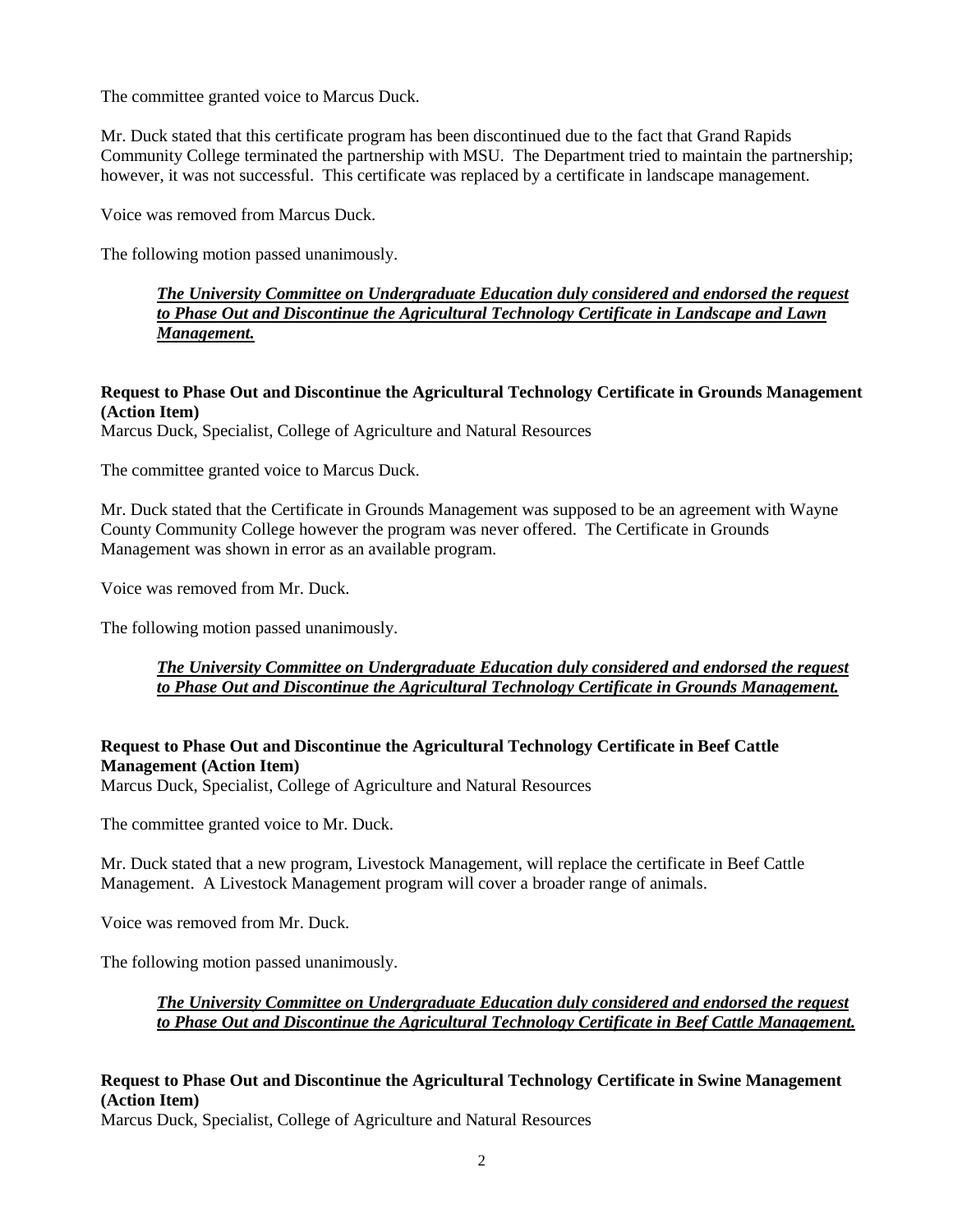The committee granted voice to Mr. Duck.

Mr. Duck stated that a new program, Livestock Management, will replace the certificate in Swine Management. A Livestock Management program will cover a broader range of animals.

Voice was removed from Mr. Duck.

The following motion passed unanimously.

# *The University Committee on Undergraduate Education duly considered and endorsed the request to Phase Out and Discontinue the Agricultural Technology Certificate in Swine Management.*

# **Request for a New Linked Bachelor of Science Degree in Construction Management and Master of Science Degree in Construction Management (Action Item)**

George Berghorn, Assistant Professor, College of Agriculture and Natural Resources

The committee granted voice to Dr. Berghorn.

Dr. Berghorn provided background on the Request stating that the construction industry is in a state of transition and noted that as the industry is evolving, employers are looking for new skill sets. Employers are looking for graduates who can demonstrate the integration of technology, sustainability, and who can practice waste reducing procedures.

It was determined that a linked program would be an advantageous way for students to continue in the program and be able to stay at MSU. Data shows that MA degree graduates are hired at higher starting salaries opposed to graduates in the same field with a BA. Also, MA graduates are able to move into higherlevel managerial positions quicker.

Discussion continued about the format of this linked program following a similar format of other linked programs on campus.

Concerns were discussed included the following: what impact a linked program has on tuition, at what stage is the student charged the graduate tuition rate opposed to the undergraduate tuition rate, are there situations in the  $5<sup>th</sup>$  year where a student could be taking courses at the 400 level?

Dr. Berghorn stated the program is structured on a semester by semester basis and therefore semesters nine and ten are looked at as the MA portion. Students normally complete the BA portion in either semester seven or eight. In the fifth year, students would be paying graduate tuition rates and coded as graduate students.

Dr. Berghorn stated that the current plan does not have any specified 400 level courses. It is possible for a student to take a 400 level course in semesters nine or ten. The MA guideline does allow students to take a certain number of 400 level courses that can be counted back toward the MA program. UCUE members stated that it is University policy that once a student has their BA, they are charged graduate level rates.

Member Tabuteau noted that the language within the course form describing the GPA requirement for admission to the program contradicted the proposed catalog language. Dr. Berghorn responded that the intent is for the admission requirement to be either a cumulative MSU GPA of 3.5 or higher, or a minimum GPA of 3.5 in all required construction management courses when students are considered for admission.

Voice was removed from Dr. Berghorn.

The following motion passed unanimously.